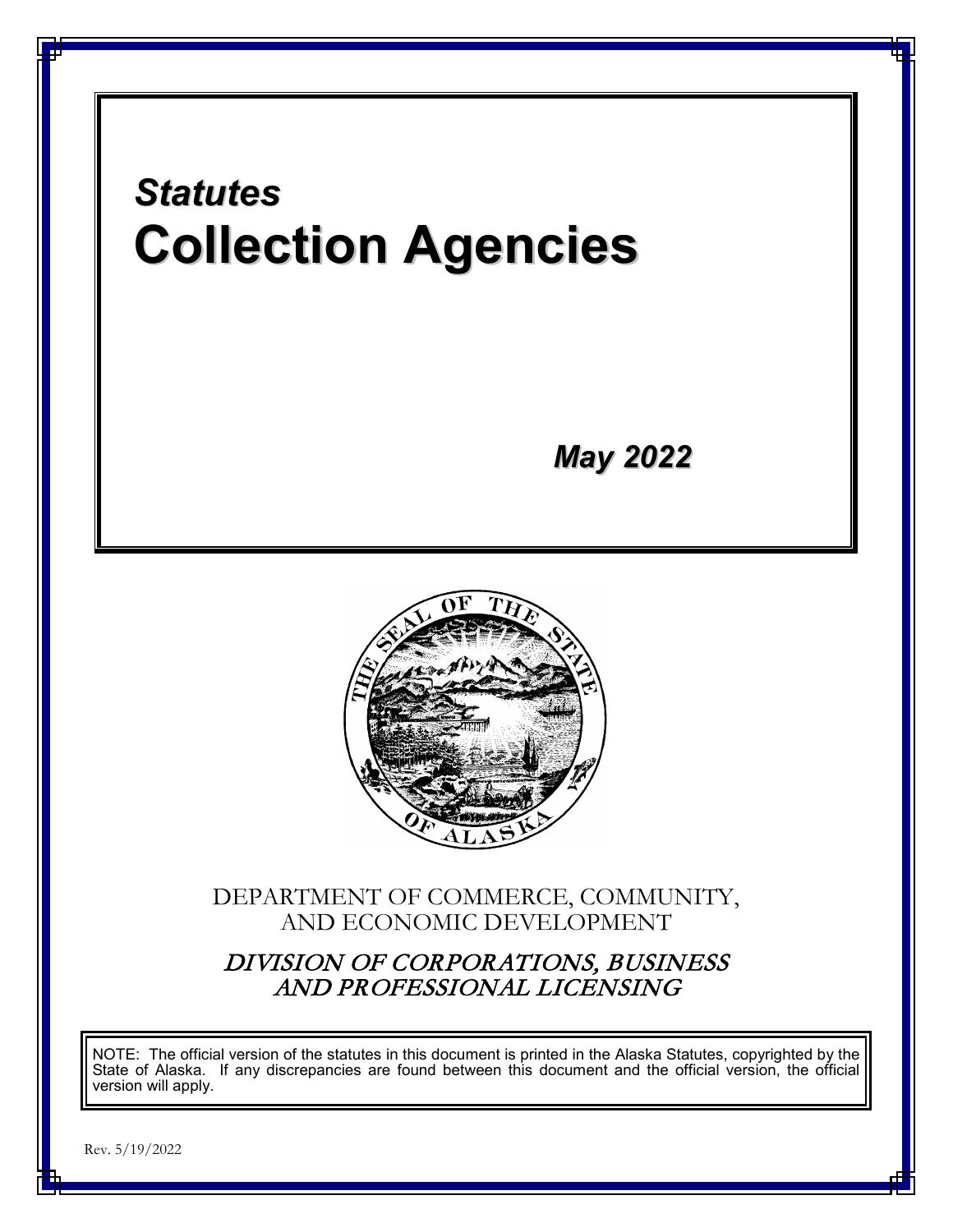# **TABLE OF CONTENTS**

**Page**

## **Section**

| <b>Collection Agency Statutes</b> |
|-----------------------------------|
|                                   |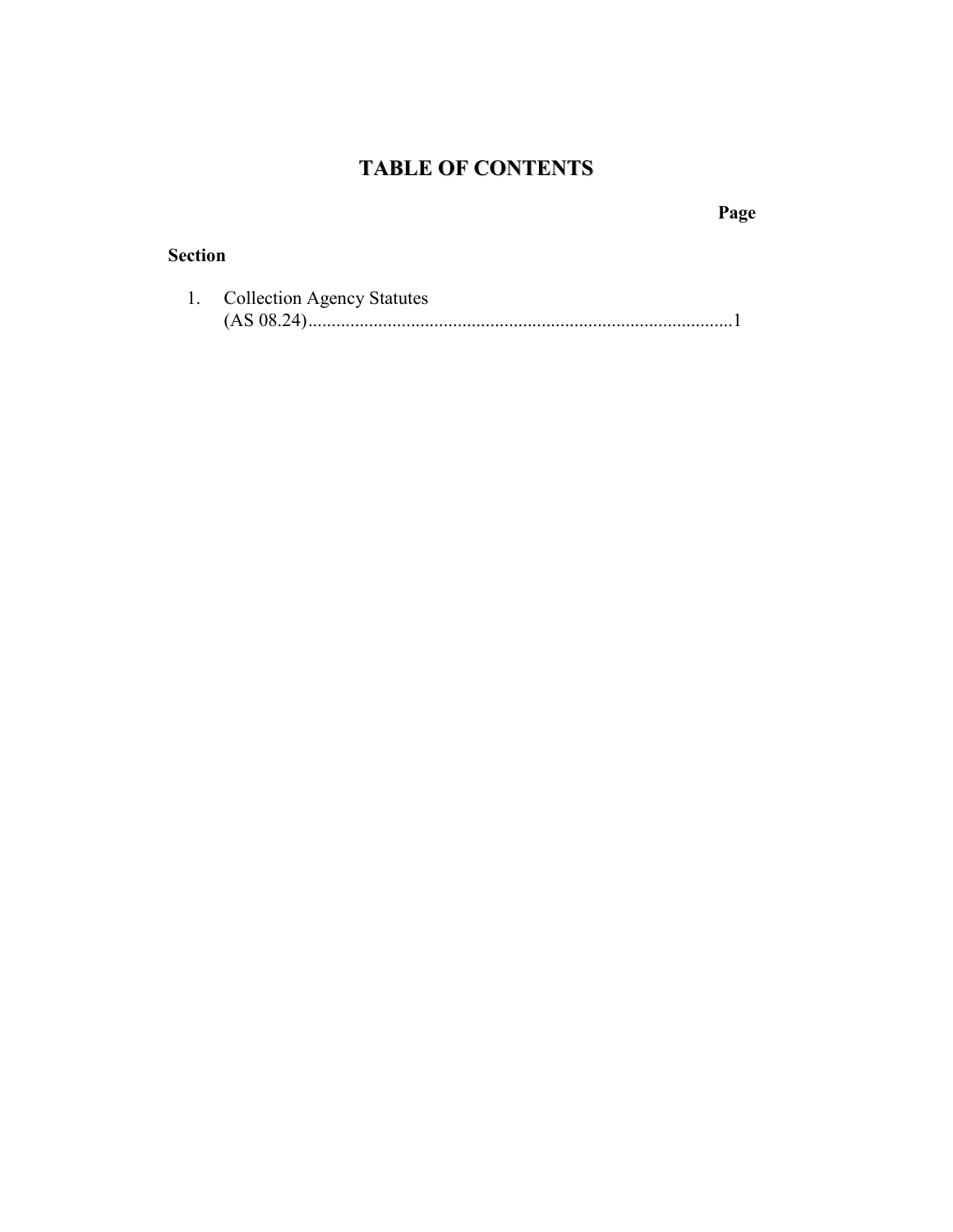### **CHAPTER 24. COLLECTION AGENCIES**

#### **Section**

- **41. Duty to enforce chapter**
- **45. Duty to pass upon qualifications**
- **51. Power to seek injunctions**
- **61. Publication of applicable law**
- **90. License required**
- **100. Licensed operator required; exceptions; renewal**
- **110. Qualification for operator's license**
- **120. Application for operator's license**
- **130. Application for agency license**
- **135. Fees**
- **140. Fee, bond and other material**
- **150. Bond**
- **160. Form of bond**
- **170. Return of fees and bond**
- **190. License not assignable; death of licensee**
- **200. Expiration and renewal**
- **210. Annual statement of collection**
- **230. False declarations in statement**
- **240. Failure to file statement**
- **250. Information confidential**
- **260. Investigations**
- **270. Administrative Procedure Act**
- **280. Records and funds**
- **290. Suspension, revocation, or refusal to renew or grant a license or certificate**
- **300. Court action by agency**
- **310. Additional business names**
- **320. Documents which imitate judicial process**
- **330. Duty to maintain a public office**
- **340. Statement of persons employed by agency**
- **350. Notice of withdrawal of employees**
- **360. Fines and penalties**
- **370. Nonresidents**
- **380. Definitions**

**Sec. 08.24.041. Duty to enforce chapter.** The department shall enforce all laws and regulations relating to collection agencies.

**Sec. 08.24.045. Duty to pass upon qualifications.** The commissioner or the commissioner's designee shall pass upon the qualifications of applicants for collection agency licenses and operators licenses.

**Sec. 08.24.051. Power to seek injunctions.** The department may apply to the superior court for an injunction to temporarily restrain a violation of this chapter or a regulation adopted under it, conduct investigations of alleged violations of this chapter and regulations adopted under this chapter, and perform other action necessary to accomplish the purposes of this chapter.

**Sec. 08.24.061. Publication of applicable law.** The department shall reproduce the laws relating to licensing of collection agencies and operators, the regulations adopted by the department and other pertinent matter, publish the material in pamphlet form, and make the pamphlets available to the public without expense.

**Sec. 08.24.090. License required.** (a) A person other than a collection agency licensed and authorized under this chapter may not for compensation

- (1) conduct a collection agency business in this state;
- (2) collect claims for others in this state;
- (3) solicit the right to collect or receive payment of a claim for another;

(4) advertise or solicit either in print, by letter, in person or otherwise, the right to collect or receive payment of a claim for another;

(5) seek to make collection or obtain payment of a claim on behalf of another.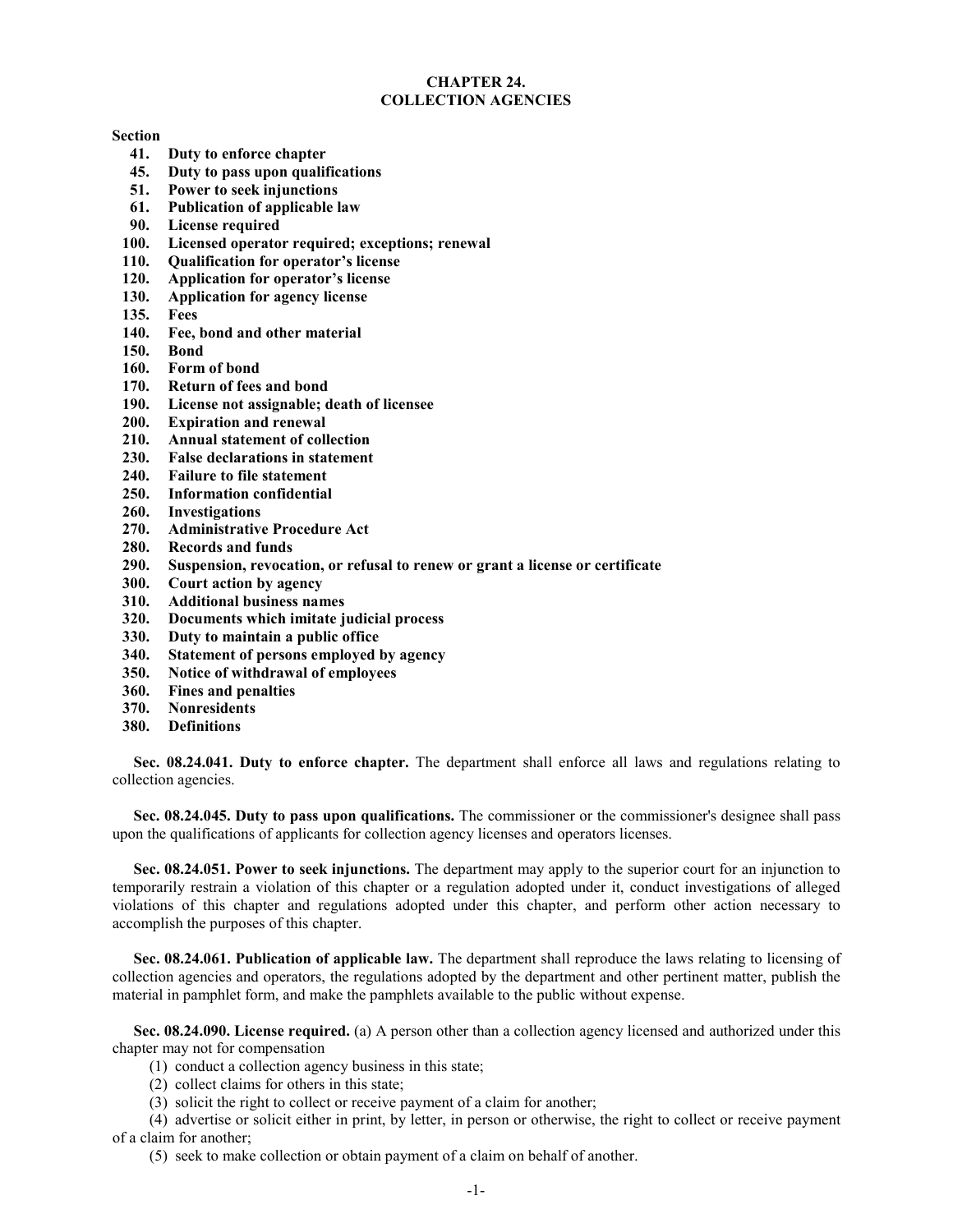(b) This chapter does not apply to the following when engaged in the regular course of their respective businesses:

(1) attorneys at law;

(2) persons regularly employed on a regular wage or salary in the capacity of credit men or a similar capacity, except as an independent contractor;

- (3) banks, including trust departments of banks, fiduciaries and financing and lending institutions;
- (4) common carriers,
- (5) title insurers and abstract companies while doing an escrow business;
- (6) licensed real estate brokers;
- (7) employees of licensees under this chapter;
- (8) substation payment offices employed by or serving as independent contractors for public utilities.

(c) A violation of this section is a misdemeanor punishable by imprisonment in a jail for not to exceed one year, or by a fine of not more than \$1,000, or by both.

**Sec. 08.24.100. Licensed operator required; exceptions; renewal.** (a) Notwithstanding any other provision of this chapter, a licensee may not engage in the collection agency business unless and until the collection agency and each branch office of the agency is under the management and control of a licensed operator for each office. The department may waive this requirement for a period not to exceed 90 days upon the death or disability of an operator or for other good cause.

(b) The operator's license is renewable on or before July 1 of each second year.

**Sec. 08.24.110. Qualification for operator's license.** (a) To qualify for an operator's license, the applicant shall

(1) be a high school graduate, or have the equivalent education of a high school graduate;

(2) be of good moral character;

(3) not have been convicted of violating this chapter, nor have any unsettled complaints under this chapter against the applicant;

(4) not have been convicted of a felony or a crime of larceny or embezzlement or a crime involving moral turpitude;

(5) be 19 years of age or older at the time of application;

(6) not be a disbarred attorney or have filed bankruptcy;

(7) pay the biennial license fee.

(b) The commissioner may waive or modify the requirements specified in  $(a)(l)$ ,  $(3)$ ,  $(4)$  and  $(6)$  of this section for good cause shown.

**Sec. 08.24.120. Application for operator's license.** (a) An application for an operator's license shall be made on forms furnished by the department and must contain the information required in AS 08.24.110 and the following:

(1) a complete set of fingerprints and the fees required by the Department of Public Safety under AS 12.62.160 for criminal justice information and a national criminal history record check;

- (2) a 2" x 3" photograph showing a front view of head and shoulders;
- (3) if it is an original application, the application fee;
- (4) the biennial license fee.

(b) The department may make a complete investigation of applicants, including inquiry of police agencies as to the applicant's record of arrest or conviction of crime. The department shall submit the fingerprints and fees received under (a)(1) of this section to the Department of Public Safety for a report of criminal justice information under AS 12.62 and a national criminal history record check under AS 12.62.400.

**Sec. 08.24.130. Application for agency license.** (a) An application for a collection agency license, or for a renewal of a license shall be made upon forms furnished by the department and must contain the following information:

- (1) the full name and proposed business name of the applicant;
- (2) the address of the applicant's principal place of business and branch offices;

(3) the names and addresses of the applicant and those associated with the applicant; if the applicant is a corporation or association, the application must contain the names of the officers of the corporation or association;

- (4) the names and residential addresses of the applicant's operators;
- (5) additional information that the department by regulation requires.

(b) A natural person applying for a collection agency license must be 19 years of age or older at the time of making application.

**Sec. 08.24.135. Fees.** The department shall set fees for licenses and applications under AS 08.01.065 and shall set delayed renewal penalties under AS 08.01.100.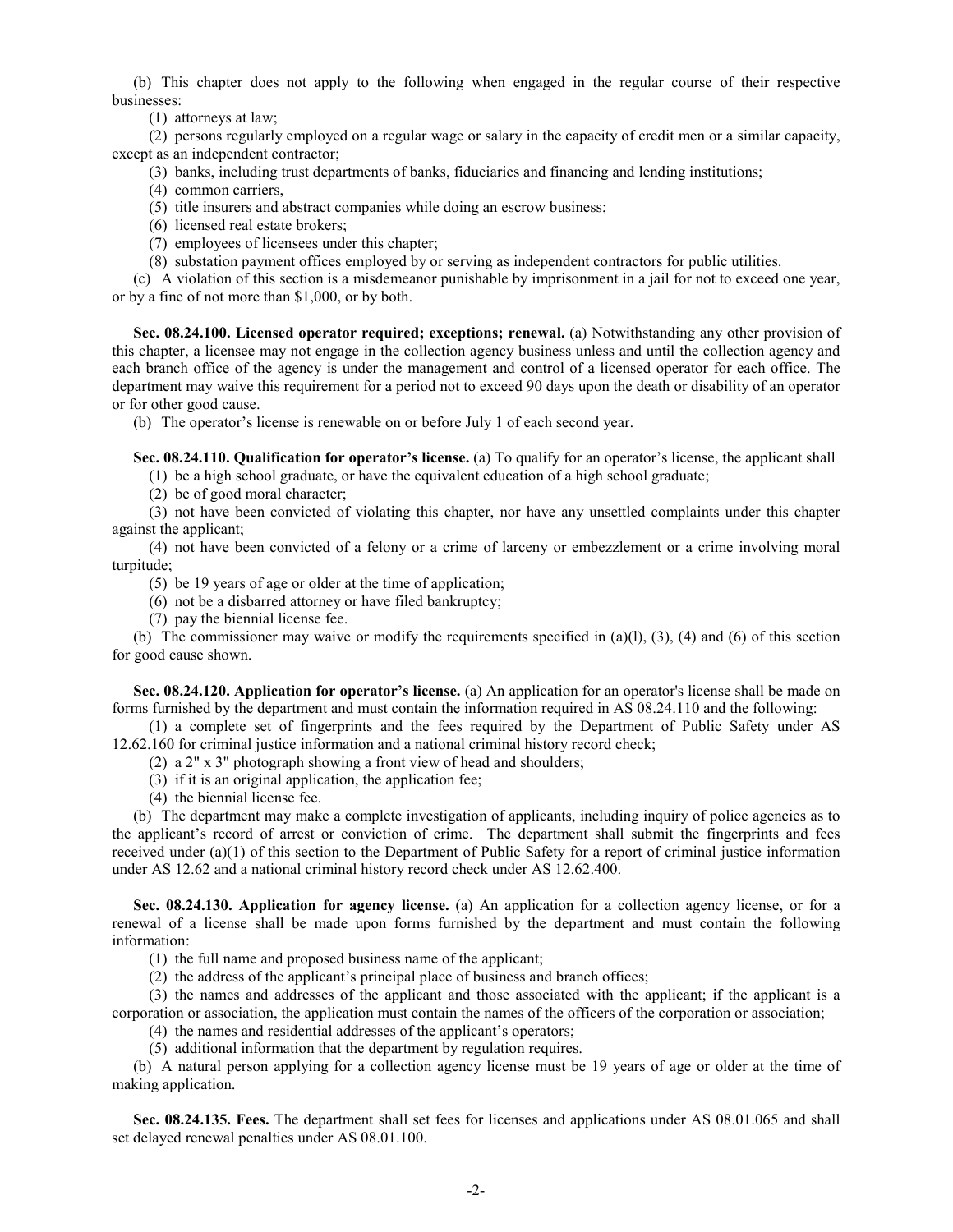**Sec. 08.24.140. Fee, bond, and other material.** (a) The application must be accompanied by

(1) if it is an original application, the application fee;

(2) the biennial license fee for a collection agency for the principal place of business and the same amount for each branch office;

(3) a bond running to the state with a surety or sureties to the satisfaction of the department, and conditioned that the licensee shall, within 30 days after the close of each calendar or fiscal month, report and pay to the licensee's customers the net proceeds due and payable of all collections made during the calendar or fiscal month that exceed \$20.

(b) All money collected by an agency belonging to a client shall be deposited in a trust account and cleared at the end of each month. The department may audit any agency transaction.

**Sec. 08.24.150. Bond.** (a) The bond provided for in AS 08.24.140 shall be in the sum of \$5,000, executed by the applicant, as principal, and by a corporation that is licensed or authorized to transact business of fidelity and surety insurance within the state as surety. The department may at any time request verification of a bonding agent's authority by the main office of any company acting as surety.

(b) A licensee may, at any time, file with the department a new bond. A licensee may in lieu of a bond make a \$5,000 cash deposit with the department, the deposit to be held by the department under the same terms and conditions as if bond in that amount were posted.

(c) A surety may file with the department notice of the surety's withdrawal on the bond of a licensee. Upon filing a new bond, or upon the revocation of the collection agency license, or upon expiration of 60 days after the filing of notice of withdrawal as surety by the surety, the liability of the former surety for all future acts of the licensee is terminated.

(d) The department shall immediately cancel the bond given by a surety company upon being advised its license to transact business of fidelity and surety insurance has been revoked by the state.

(e) Upon the filing with the department of notice by a surety of the surety's withdrawal as the surety on the bond of a licensee, or upon the cancellation by the department of the bond of a surety company as provided in this section, the department shall immediately give notice to the licensee of the withdrawal or cancellation. The notice shall be by registered or certified mail with request for a return receipt and addressed to the licensee at the licensee's main office, as shown by the records of the department. At the expiration of 30 days from the date of mailing the notice, the license of the licensee is terminated unless the licensee has filed a new bond with a surety satisfactory to the department. All bonds given under this chapter shall be filed and held in the office of the department.

(f) The bond required by this section remains in effect until cancelled by action of the surety, the principal, or the department. An action may not be initiated upon the bond after two years from its cancellation.

**Sec. 08.24.160. Form of bond.** The bond required by AS 08.24.140 and 08.24.150 shall be in the form substantially as follows:

#### **BOND**

Know all Men by These Presents that we, ....................................., as principal, and .................................................................... as surety, are held and firmly bound to the State of Alaska, in the penal sum of \$........................................, lawful money of the United States, for the payment of which we bind ourselves, our heirs, executors, administrators, successors and assigns jointly and severally. The condition of this obligation is such that whereas, the bonded principal, named above, has applied to the Department of Commerce, Community, and Economic Development of the State of Alaska for a collection agency license under the provisions of AS 08.24 and is required by the provisions of that law to furnish a bond conditioned as herein set out.

Now, therefore, if .........................................., within 30 days after the close of each fiscal or calendar month, reports and pays to customers the net proceeds due and payable of all collections made during that calendar or fiscal month which exceed \$20, and strictly, honestly and faithfully complies with the provisions of AS 08.24 and all amendments to it and regulations adopted under it, then this obligation is void, otherwise to remain in full force and effect.

This bond becomes effective on the ......... day of ............................, 2 .......... . The surety may be relieved of future liability under it by giving 60 days' written notice to the principal and to the Department of Commerce, Community, and Economic Development of the State of Alaska.

This bond is one continuing obligation and the liability of the surety for the aggregate of all claims which may arise under it may in no event exceed the amount of the penalty set out in it.

IN WITNESS WHEREOF, we have hereunto set our hands and seals at ............................... Alaska, this ......... day of ............................, 2 .......... .

> (SEAL). . . . . . . . . .Principal (SEAL). . . . . . . . . .Surety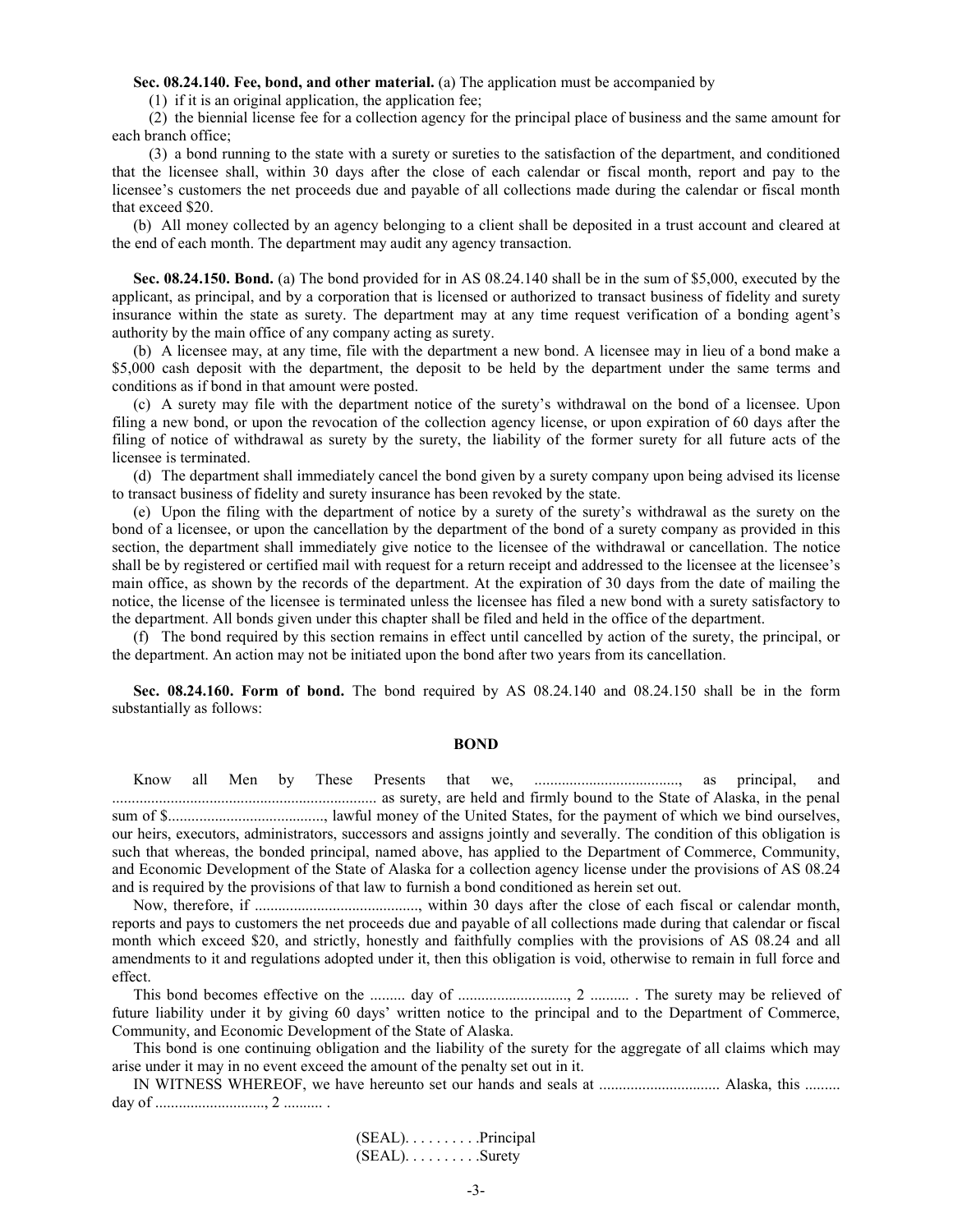**Sec. 08.24.170. Return of fees and bond.** If the department does not issue the license applied for, the license fee and bond shall be returned. The application fee may not be returned.

**Sec. 08.24.190. License not assignable; death of licensee.** (a) Except as provided in (b) of this section, a license granted under this chapter is a personal privilege and is not assignable.

(b) Upon the death of a collection agency licensee, the department has the right to transfer the license of the decedent to the executor or administrator of the decedent's estate for the period of the unexpired term of the license and the court having jurisdiction of the probate of the estate of the decedent may authorize the executor or administrator to continue the collection agency business of the decedent and upon other terms and conditions as the court may prescribe.

(c) The death of the operator of a corporate licensee shall in no way interfere with the continuation of the licensed business if another licensed operator is placed in management control of the corporate licensee.

**Sec. 08.24.200. Expiration and renewal.** (a) All licenses required by this chapter shall expire on June 30, 1970, and June 30 of each second year thereafter and shall be renewed as of July 1 following upon payment of required biennial fees.

(b) If a licensee under this chapter is delinquent for a period of 15 days in applying for the renewal of a license, the department shall suspend the license and notify the licensee by certified mail or by personal service. The notice must state that the license will be revoked if application for renewal is not made within 15 days after the date on which the notice was mailed or personally served. When a licensee has been delinquent more than 60 days in renewing a license or certificate, the department shall charge an additional penalty established under AS 08.01.100(b) before renewal of the license.

**Sec. 08.24.210. Annual statement of collection.** Each collection agency licensee shall, not later than January 31 of each calendar year, file with the department a verified annual statement for the preceding calendar year, showing the respective amounts of all customers' money collected by the licensee during the preceding calendar year, that has not previously been remitted to the customers entitled to it or properly accounted for, and showing also the amounts of money that the licensee has on deposit in a bank or in the licensee's possession for the purpose of liquidating any and all amounts due to customers. The statement must contain the name and address of the bank. The annual statement shall be made substantially in the following form:

### **ANNUAL STATEMENT TO DEPARTMENT OF COMMERCE, COMMUNITY, AND ECONOMIC DEVELOPMENT**

Pursuant to AS 08.24.210 the undersigned, .........................................., licensed under AS 08.24 to conduct a collection agency business, hereby declares that the amount of money collected during the preceding calendar year by the undersigned, as a licensee under AS 08.24, which has not been remitted to a customer or properly accounted for is \$ .............................; and that the amount on deposit with all banks for the purpose of liquidating all amounts to customers is \$ ............................. .

The attached schedule contains a true statement of the name and address of each customer of the undersigned to whom there was due or owing at the end of the preceding calendar year on account of collections made during the preceding calendar year the aggregate sum of \$20 or more.

IN WITNESS WHEREOF, the undersigned has executed this statement on this ......... day of ............, 2 ……… .

#### **VERIFICATION**

| STATE OF ALASKA |    |  |
|-----------------|----|--|
|                 | SS |  |
| THIRD DISTRICT  |    |  |

I, the undersigned, being first sworn, do on oath depose and say: That I executed the within annual statement as the licensee named in it or on behalf of the licensee named in it, as the operator, director, or officer of the licensee named in it, as indicated in it; that I have read the statement and know its contents; and that the statement is true.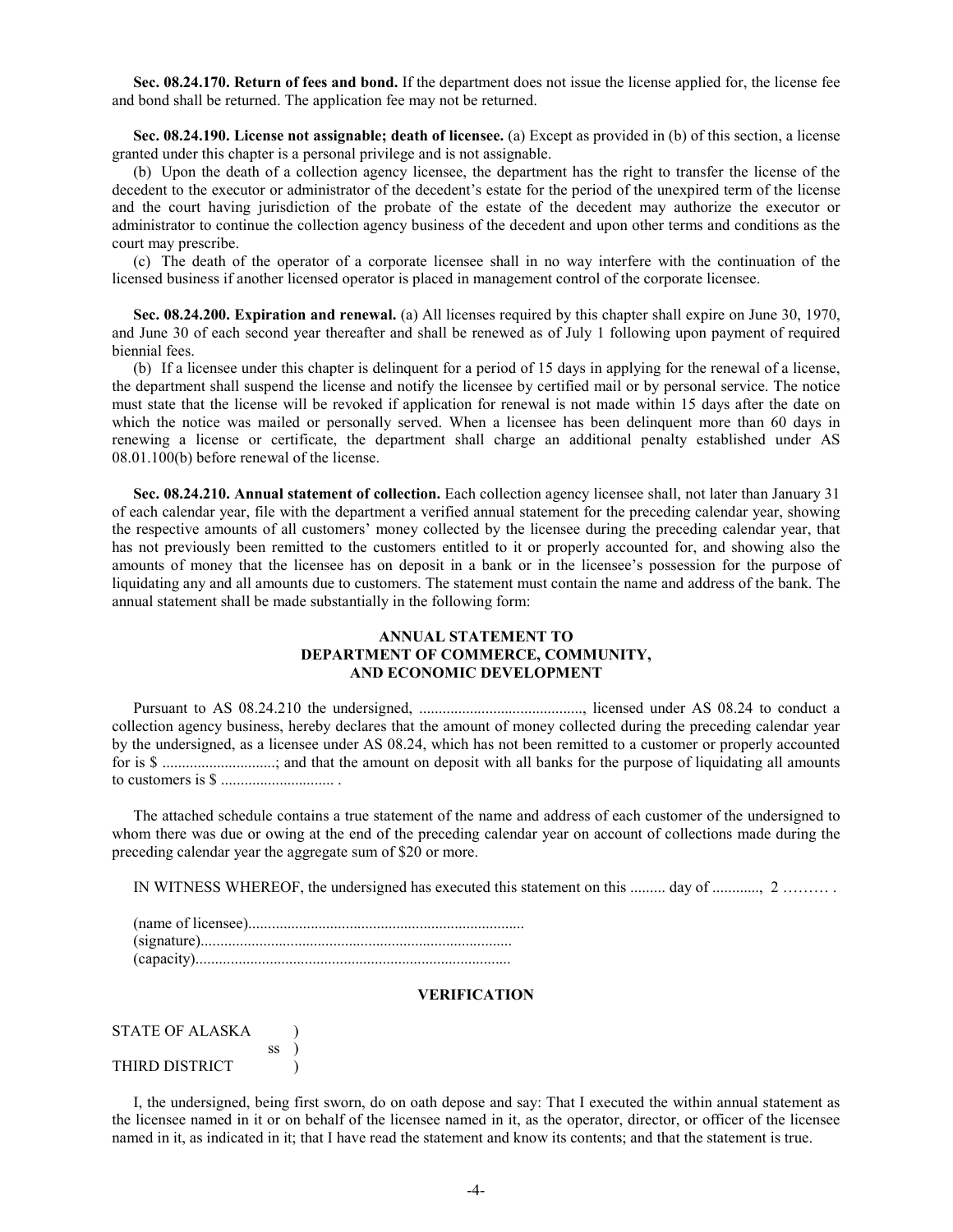Subscribed and sworn to before me this ......... day of ............................, 2 ............................................................ .

Notary Public in-and for Alaska My commission expires:

**Sec. 08.24.230. False declarations in statement.** The wilful making of a false declaration in the annual statement or biennial statement of employees constitutes sufficient grounds for revocation of the license of the licensee.

**Sec. 08.24.240. Failure to file statement.** If the annual statement of collection is not filed as required under AS 08.24.210, the failure to file constitutes grounds for the immediate suspension of the collection agency license of the licensee failing to file the statement, and the department shall notify the licensee by registered or certified mail that the license of the licensee will be suspended upon the expiration of 15 days after the date on which the notice was mailed unless the licensee complies with the provisions of AS 08.24.210. However, for good cause shown and upon satisfactory proof furnished by the licensee that the failure to file the statement was due to a condition not within the control, or was due to excusable neglect, of the licensee, the department may permit the filing of the statement after the time limited and excuse the failure to file the statement within the time limited. If the statement required by AS 08.24.210 is not filed as required by this section, the department shall revoke the license.

**Sec. 08.24.250. Information confidential.** Except as otherwise provided in this chapter, information in whatever form required to be filed by the terms of AS 08.24.210 shall be confidential and may not become a public record, but it may be introduced in evidence in a suit, action, or proceeding in a court or in a proceeding involving the granting or revocation of the license of a licensee.

**Sec. 08.24.260. Investigations.** The department may, upon its own motion, and shall, upon the sworn complaint in writing of a customer of a collection agency, investigate the actions of a licensee claimed to have violated this chapter and, for that purpose, shall have free access to the offices and place of business and, if the complaint involves customer accounts, to all pertinent books, accounts, records, papers, files, safes, and vaults of the licensee or certificate holder. If the complaint involves the owing of money, or any other thing of value, by a licensee to the complainant, when the licensee raises the issue of an offset or counterclaim, the department may require the complainant to submit all records and data in the complainant's possession pertaining to the offset or counterclaim.

**Sec. 08.24.270. Administrative Procedure Act.** The department shall comply with AS 44.62 (Administrative Procedure Act) both as to adoption of regulations and adjudication.

**Sec. 08.24.280. Records and funds.** (a) A collection agency shall keep a record of all sums collected by it, and of all disbursements made by it, and shall maintain and keep all the records and all customers' funds in a trust account with a recognized financial institution in this state. Collection agencies shall maintain accounting records of collections for and payments to customers for a period of six years from the date of the last entry. Collection agencies shall keep other records for a period of two years from the date of the last entry.

(b) Every collection agency shall maintain a permanent numerical receipt record that indicates as to each payment made by a debtor the following information:

- (1) the name of the debtor making payment;
- (2) the amount paid;
- (3) the name of the creditor to whom funds are being applied;
- (4) the date and form of payment;
- (5) the balance remaining due on account.

(c) An agency using a computer system giving read-out debtor payment information is not required to maintain a numerical receipt record; however, if requested, a receipt shall be furnished to debtor.

(d) The receipt shall be made immediately upon the receipt of funds by the collection agency in payment of a debt; the original copy to be made immediately available to the debtor who has made payment, upon request; and a copy to be made immediately available to the creditor for whom payment was received, upon request; and a copy to be maintained in the permanent receipt record.

(e) A collection agency shall maintain daily cash ledger sheets showing all funds received from debtors and all funds received as fees for services, such as credit reports and the like.

(f) A collection agency or employee of a collection agency may not intentionally make a false entry in the collection agency record or intentionally mutilate, destroy or otherwise dispose of a record within the time limits provided in this section. The records shall at all reasonable times be open for inspection by the department.

(g) A collection agency shall maintain a separate trust account exclusively for customers' funds and shall keep the funds in the trust account until disbursed to the customer.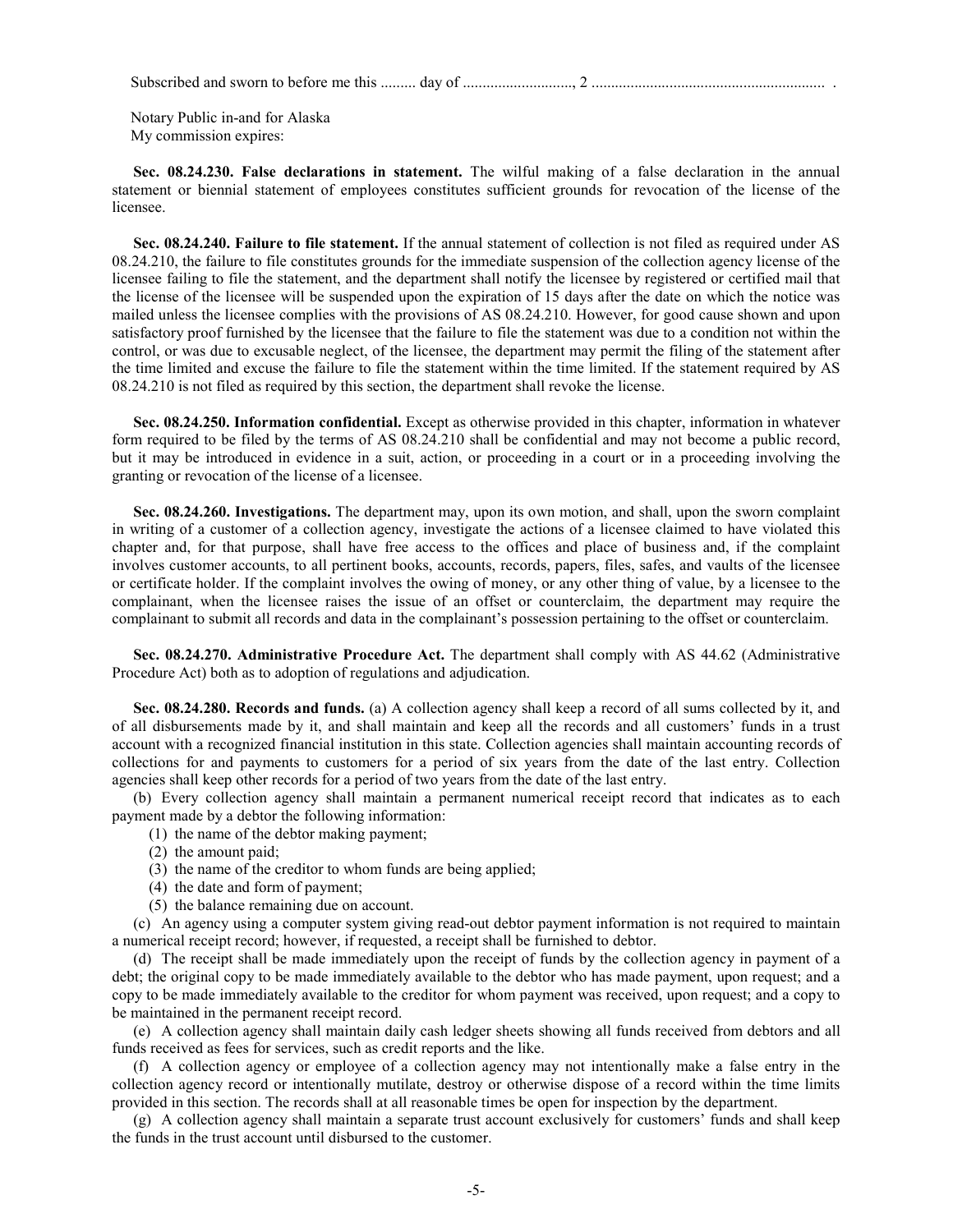**Sec. 08.24.290. Suspension, revocation, or refusal to renew or grant a license or certificate.** The department may suspend, revoke or refuse to renew or grant a license issued or applied for under this chapter if the licensee or applicant or a partner, associate, or major stockholder of a collection agency has since the date of the application been disbarred from the practice of law or been convicted of fraud, embezzlement, obtaining money under false pretenses, a crime involving moral turpitude, extortion, conspiracy to defraud, violation of a provision of this chapter or violation of a regulation adopted under authority of this chapter.

**Sec. 08.24.300. Court action by agency.** A collection agency is not entitled to maintain a suit or action involving the collection of money on behalf of its customers in a court of this state without alleging and proving that it is licensed and has procured a bond, as provided in this chapter. A copy of the collection agency license, certified by the department to be a true and correct copy is prima facie evidence of the licensing and bonding of the collection agency for the term expressed in the copy of the license.

**Sec. 08.24.310. Additional business names.** A collection agency using a business name other than the one appearing on the application for its license shall secure a separate license and bond as provided in this chapter for each business name used.

**Sec. 08.24.320. Documents which imitate judicial process.** Forms of demand or notice or other documents drawn to resemble court process may not be used by collection agencies in the collection of bills, accounts, or other indebtedness.

**Sec. 08.24.330. Duty to maintain a public office.** Each collection agency shall maintain its principal office and any branch office at a street address that is stated in its original application for license or another address that the agency may designate to the department; the office shall be maintained in such a manner as to be open for contact by the public or debtors during normal working hours.

**Sec. 08.24.340. Statement of persons employed by agency.** (a) Within 15 days after licensure under this chapter, a collection agency shall submit to the department a list of all persons employed by the agency. Thereafter, upon hiring a new employee, the collection agency shall, within 15 days after the hiring, submit to the department the name of the newly hired employee and the further information required by (b) of this section.

(b) There shall be submitted with the name of the employee employed by the collection agency the following information:

- (1) the employee's residence address;
- (2) the employee's length of residence in the state;
- (3) a statement of the new employee's previous employment in the last year;
- (4) further information which the department may require.

(c) The statement shall be verified by the employee before a notary public or other person authorized to administer oaths.

(d) The owner or licensed operator of the collection agency shall also state upon the form submitted the date upon which the new employee was hired and that the new employee is an employee of the collection agency at the time the form is executed.

**Sec. 08.24.350. Notice of withdrawal of employees.** When an employee withdraws from employment or the employee's employment with a collection agency is terminated for any reason, the agency shall, within 15 days of withdrawal or termination of employment, notify the department in writing of the employee's withdrawal from employment.

**Sec. 08.24.360. Fines and penalties.** A collection agency or an operator who fails on written demand to render a true and complete account to the person from whom an indebtedness was taken for collection or who fails to turn over to that person the proceeds of the collection within 30 days after written demand, or who fails to comply with any of the provisions of this chapter is punishable by a fine of not more than \$500, or by imprisonment for not more than three months, or by both.

**Sec. 08.24.370. Nonresidents.** A nonresident may apply for and receive a collection agency license or an operator license or both on the same basis as a resident. The application fee and the biennial license fee for a nonresident operator or nonresident agency license are double the same fees established by regulations under AS 08.01.065 for a resident operator or agency.